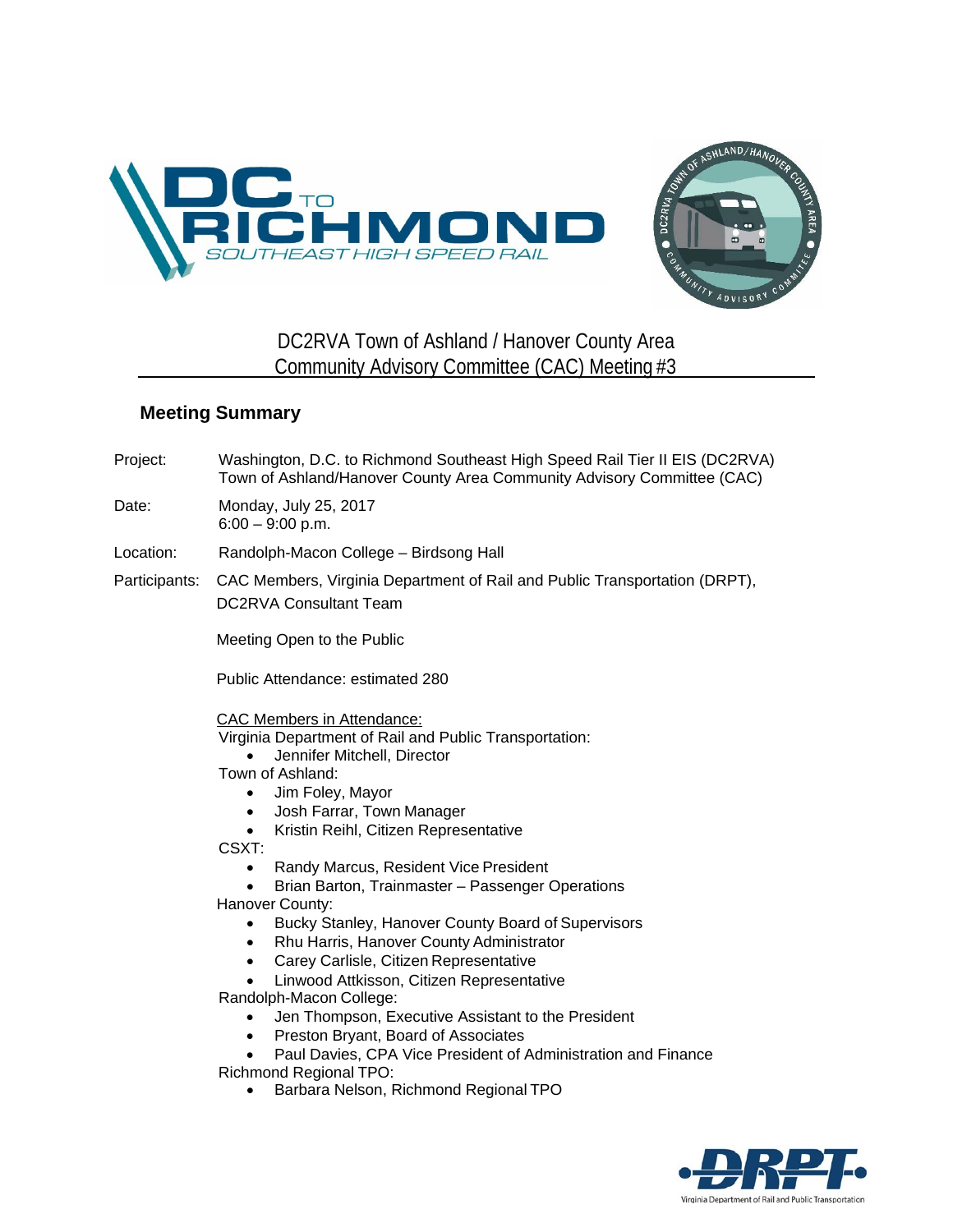Agenda:

|         | <b>TOPIC</b>                         | <b>DISCUSSION LEAD</b>                |
|---------|--------------------------------------|---------------------------------------|
| 6:00 PM | <b>Welcome and Facility Briefing</b> | Jennifer Mitchell, DRPT Director      |
|         |                                      | Randolph-Macon College Representative |
|         | <b>Opening Statement</b>             | Jennifer Mitchell, DRPT Director      |
|         | <b>Alternatives Discussion</b>       | <b>CAC</b>                            |
|         | <b>Potential new alternatives</b>    |                                       |
|         | <b>Questions from CAC</b>            |                                       |
|         | <b>Operations Modeling Results</b>   | Mark Hemphill, DC2RVA Consultant Team |
|         | <b>Questions from Last Meeting</b>   | John Morton, DC2RVA Consultant Team   |
|         | <b>Topics for Next Meeting</b>       | Jennifer Mitchell, DRPT Director      |
| 7:00 PM | <b>Public Opportunity</b>            | Open                                  |
|         | to Address CAC                       |                                       |
| 9:00 PM | <b>Adjournment</b>                   | Jennifer Mitchell, DRPT Director      |

## **DRPT PRESENTATION**

Agenda items led by DRPT, including Alternatives Discussion, Operations Modeling Results, and Questions from Last Meeting, were presented using PowerPoint slides. The PowerPoint presentation itself is the best record of these items. It is posted on the project website www.dc2rvarail.com

## **SUMMARY OF QUESTIONS/ANSWERS FROM CAC MEMBERS**

This meeting summary is intended as a summary of topics discussed and comments spoken by the CAC members and not a verbatim transcript. Some responses may have been modified for clarity and context. Please refer to the PowerPoint presentation and meeting video for further detail.

| <b>COMMENT: I</b> | The community is losing confidence. The tone of the previous<br>presentation was discouraging and showed a lack of common sense by<br>consultants.                                                                                                                                                                                                                                                                                                  |
|-------------------|-----------------------------------------------------------------------------------------------------------------------------------------------------------------------------------------------------------------------------------------------------------------------------------------------------------------------------------------------------------------------------------------------------------------------------------------------------|
|                   | For the Doswell Connection there is a ton of space to the west and could<br>easily connect to Buckingham Branch. The eastern option has a horse<br>trail and parks but that is not an issue. There would be a lot of historic<br>impacts to Ashland. Where is the voice of the people? The Buckingham<br>Branch would be supported by both sides of the track. This group is not<br>going to recommend a 3 <sup>rd</sup> track or a western bypass. |

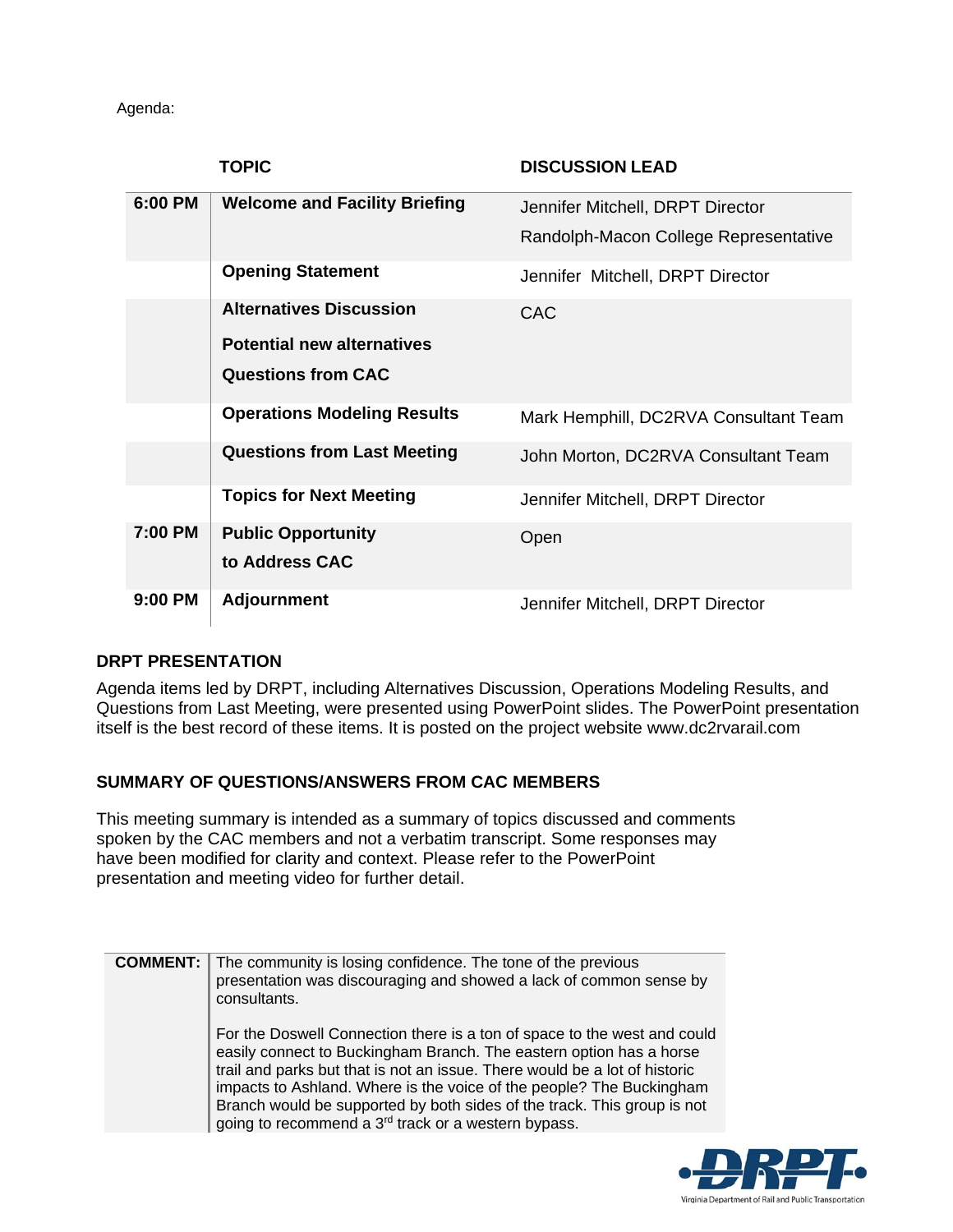|                 | What can the CAC members do to eliminate the 3 <sup>rd</sup> track and western<br>bypass options?                                                                                                                                                                                                                                                                                                                                                                                                                                                                                                                                                            |
|-----------------|--------------------------------------------------------------------------------------------------------------------------------------------------------------------------------------------------------------------------------------------------------------------------------------------------------------------------------------------------------------------------------------------------------------------------------------------------------------------------------------------------------------------------------------------------------------------------------------------------------------------------------------------------------------|
| <b>COMMENT:</b> | We have people living on the east and west and I have been listening to<br>these people for 34 years. You don't stay in one place without listening<br>to the people. I didn't mean to throw the eastern bypass under the rail<br>last time and think the tunnel is the best option because CSX would<br>benefit with the freight trains going under the town. We had the benefit<br>of talking with the team about the deep bore tunnel. I know there will be<br>additional buildings for fans and that it is expensive, but I support the<br>deep bore tunnel, and I thank the east, west and Town for coming<br>together to try to make this tunnel work. |
| <b>COMMENT:</b> | How does Ashland feel about the station and tunnel? If it is a freight-only<br>tunnel, then where would the tunnel go? I am against the 850' platform.                                                                                                                                                                                                                                                                                                                                                                                                                                                                                                       |
| <b>COMMENT:</b> | The 850' platform should be completely off the table                                                                                                                                                                                                                                                                                                                                                                                                                                                                                                                                                                                                         |
| <b>COMMENT:</b> | If the tunnel is freight train only, then fewer structures for the tunnel<br>would be necessary. I would like to keep the Ashland Station, but if it's<br>the station or 3rd rail, then I choose the station to go.                                                                                                                                                                                                                                                                                                                                                                                                                                          |
| <b>COMMENT:</b> | This issue has fractured our community. The CAC needs to listen to<br>what's available and listen to them educate us.                                                                                                                                                                                                                                                                                                                                                                                                                                                                                                                                        |
| <b>COMMENT:</b> | The CAC needs to be listening to the facts about each of these<br>alternatives and less concerned on who is specifically impacted. That is<br>the only way to make an informed decision.                                                                                                                                                                                                                                                                                                                                                                                                                                                                     |
| <b>COMMENT:</b> | The CAC needs to see design specifics. A tunnel appears to be a good<br>option, but what is actually happening? Will it hit properties or the<br>Washington-Lacy Park?                                                                                                                                                                                                                                                                                                                                                                                                                                                                                       |
| Q:              | Can the CAC eliminate options?                                                                                                                                                                                                                                                                                                                                                                                                                                                                                                                                                                                                                               |
| А:              | Yes, it would be helpful for the CAC to come to consensus about which<br>alternatives you would like to continue to consider and which options<br>you no longer are considering. However, we haven't issued the draft EIS<br>yet, so a full range of options will be listed in the draft EIS. A realistic<br>goal would be to identify the best option in each category for the Eastern<br>Bypass, Western Bypass, Through Town, and Below-Grade options.                                                                                                                                                                                                    |
| Q:              | What improvements would be required to Buckingham Branch to divert<br>northbound and southbound freight traffic? On the third rail, what right of<br>way would be required of the town or the college?                                                                                                                                                                                                                                                                                                                                                                                                                                                       |
| А:              | We will prepare additional information for the CAC on the Buckingham<br>Branch. Related to the third track through town options we have a<br>packet for each of you that shows the alignments through town at<br>different scales. The packet includes cross sections and different<br>alignments with the different widths. All materials will be posted to the<br>website.                                                                                                                                                                                                                                                                                 |
| Q:              | Are design engineers beginning to look at improvements needed for the<br><b>Buckingham Branch?</b>                                                                                                                                                                                                                                                                                                                                                                                                                                                                                                                                                           |

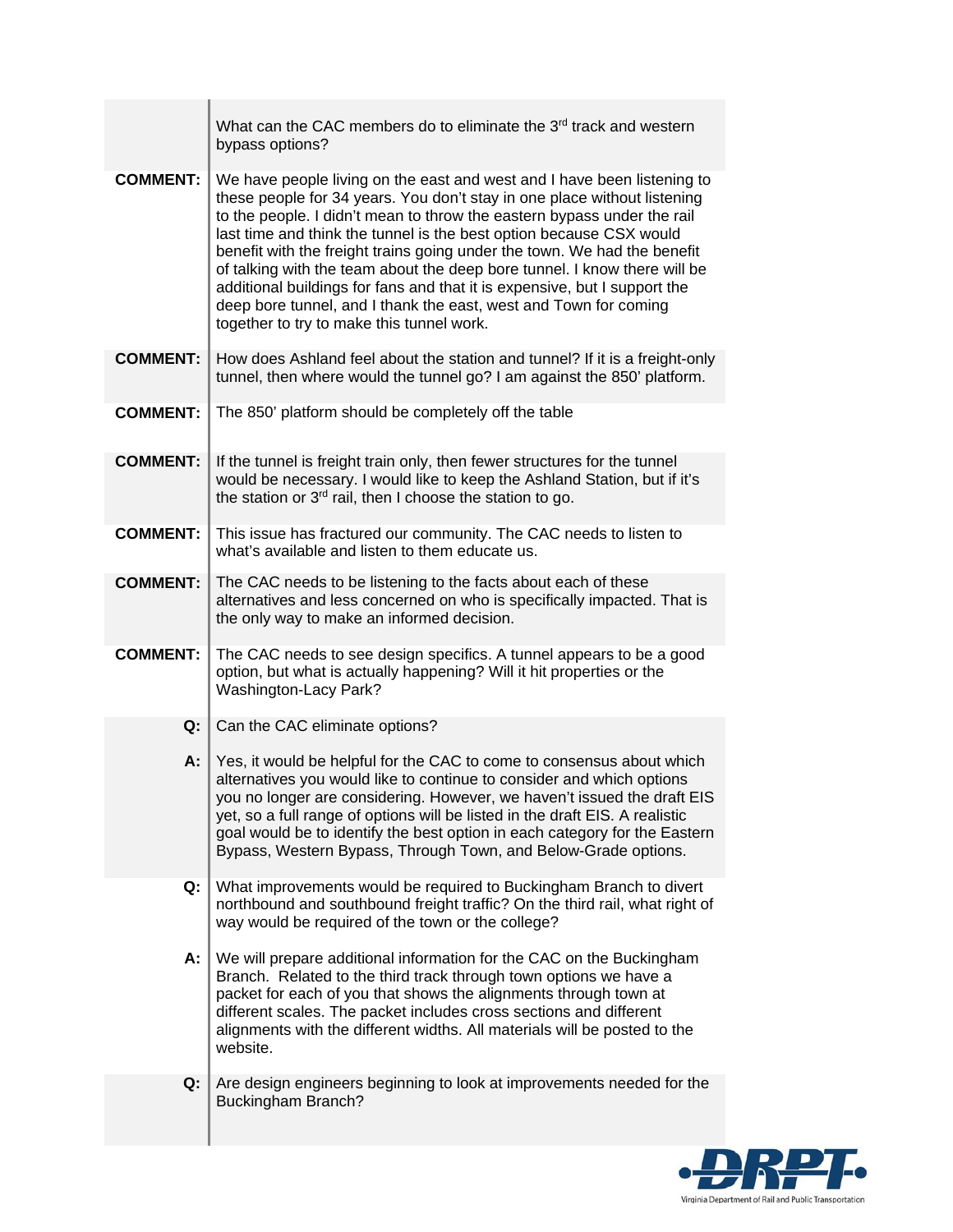| А:              | We will have more information on the Buckingham Branch that can be<br>provided by the next CAC meeting.                                                                                                                                                                                                                                                                                                                                        |
|-----------------|------------------------------------------------------------------------------------------------------------------------------------------------------------------------------------------------------------------------------------------------------------------------------------------------------------------------------------------------------------------------------------------------------------------------------------------------|
| Q:              | What options can make it through the process and be approved by the<br>FRA? Can DRPT provide some information or advice on the decision<br>making process?                                                                                                                                                                                                                                                                                     |
| А:              | The EIS lays out a preferred alternative and records FRA's decision.<br>The purpose of the EIS is to identify the types of improvements that<br>would meet the goals of the project and is subject to funding availability.<br>We are focusing our resources on the most congested areas which are<br>primarily in the north near D.C. and where improvements are needed<br>first. I'd be happy to bring more information back to you as well. |
| Q:              | There has been talk of the deep bore tunnel alternative. Knowing the<br>height and placement would be very helpful. Which side of the track would<br>they be placed? How many ventilation systems and where? How tall are<br>they?                                                                                                                                                                                                             |
| А:              | In general, we would be looking at ventilation systems provided at each<br>end of the tunnel and one in the middle. In general ventilation would be<br>located south of Ashcake Road, north of Vaughan Road and in the<br>center. They are approximately three stories tall but there are different<br>standards depending on whether it is passenger or freight.                                                                              |
| Q:              | Where will the emergency exits be located?                                                                                                                                                                                                                                                                                                                                                                                                     |
| А:              | Emergency egress will be required approximately every 2,000 feet. On<br>the surface the exits could be at-grade-like a grate for example.                                                                                                                                                                                                                                                                                                      |
| Q:              | With Buckingham Branch I have noticed with most sections there is one<br>rail. Is that what is being looked at, the one rail, or we looking at an<br>expanded area?                                                                                                                                                                                                                                                                            |
| А:              | There are several different scenarios like using just a short section of the<br>Buckingham Branch between Highway 54 and Doswell. A different<br>scenario would be diverting rail traffic in Richmond and using about 24<br>miles of the Buckingham Branch between Richmond and Doswell.                                                                                                                                                       |
| <b>COMMENT:</b> | Do you have the property lines of those people that are willing to sell?                                                                                                                                                                                                                                                                                                                                                                       |
| <b>COMMENT:</b> | I sent the Director an email with those people who are willing to sell.                                                                                                                                                                                                                                                                                                                                                                        |
| Q:              | If we make some improvements to Buckingham Branch do all trains that<br>go to Acca yard stop?                                                                                                                                                                                                                                                                                                                                                  |
| А:              | About half of the trains stop for modifications.                                                                                                                                                                                                                                                                                                                                                                                               |
| <b>COMMENT:</b> | We think looking at the passenger option through Buckingham Branch<br>would be a good option. We are happy to be a resource for Buckingham<br>Branch diversions or tunneling options. This is a passenger project and<br>we just need to maintain our capabilities.                                                                                                                                                                            |
| Q:              | Can you explain the full build two track option?                                                                                                                                                                                                                                                                                                                                                                                               |